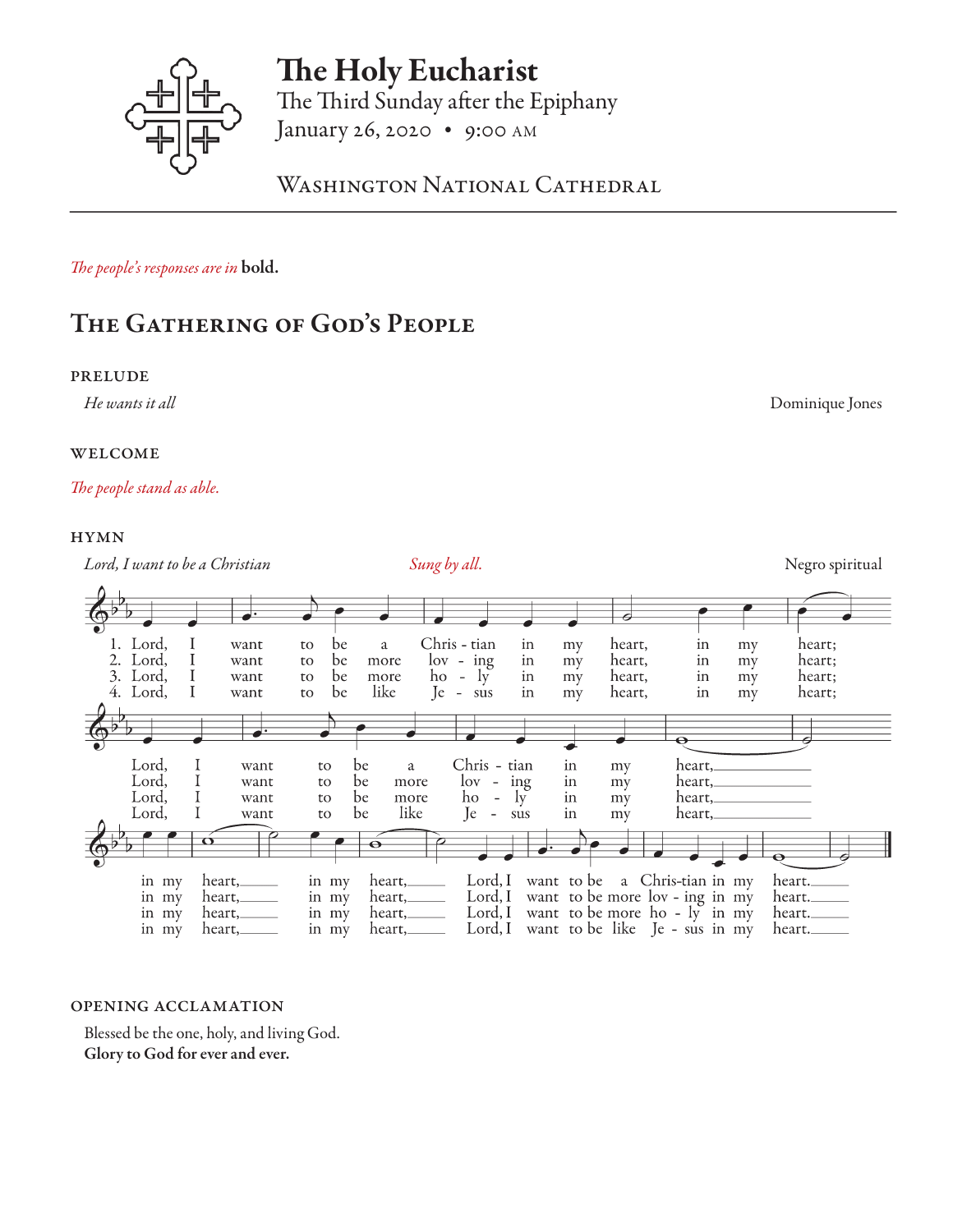### *All repeat the refrain.*

one thing I seek;

To behold the fair beauty of the Lord and to seek him in his temple. For in the day of trouble he shall keep me safe in his shelter; he shall hide me in the secrecy of his dwelling and set me high upon a rock.

that I may dwell in the house of the Lord all the days of my life;

### *All repeat the refrain.*

Hearken to my voice, O Lord, when I call; have mercy on me and answer me. You speak in my heart and say, "Seek my face." Your face, Lord, will I seek. Hide not your face from me, nor turn away your servant in displeasure.

*The worship leader introduces the refrain, then all repeat.* 

The Lord is the strength of life, of whom shall I be fraid? my a

psalm 27:1, 5-7, 10-13 refrain: Isaac Everett (b. 1981)

# The Readings

#### first reading Isaiah 9:1-4

There will be no gloom for those who were in anguish. In the former time he brought into contempt the land of Zebulun and the land of Naphtali, but in the latter time he will make glorious the way of the sea, the land beyond the Jordan, Galilee of the nations. The people who walked in darkness have seen a great light; those who lived in a land of deep darkness—on them light has shined. You have multiplied the nation, you have increased its joy; they rejoice before you as with joy at the harvest, as people exult when dividing plunder. For the yoke of their burden, and the bar across their shoulders, the rod of their oppressor, you have broken as on the day of Midian.

Thanks be to God.

*The worship leader sings the psalm.* 

whom then shall I fear?

The Lord is my light and my salvation;

the Lord is the strength of my life; of whom then shall I be afraid? One thing have I asked of the Lord;



#### the collect for the third sunday after the epiphany

The Lord be with you. And also with you. Let us pray.

Almighty God, our light and our salvation, Jesus announced the nearness of your kingdom and called his disciples to be fishers of people. Give us courage to follow in the way of Jesus, that our lives may bear witness to the good news of the kingdom at hand and our vocation serve to draw people to your salvation; through your Son, Jesus Christ, in the power of the Holy Spirit. Amen.

#### *The people are seated.*

2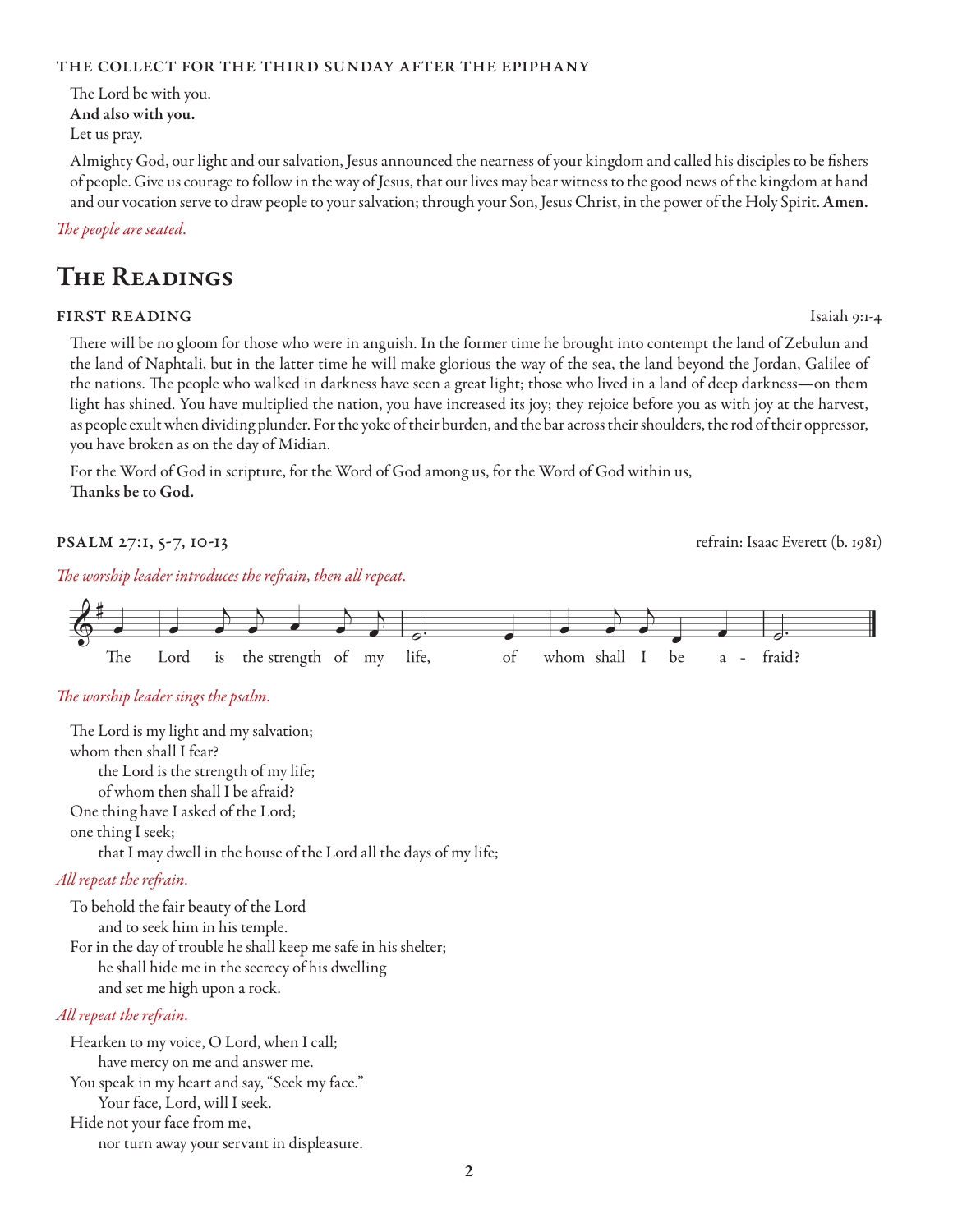You have been my helper; cast me not away; do not forsake me, O God of my salvation.

#### *All repeat the refrain.*

*The people stand as able for the Gospel Alleluia, singing twice.* 

#### gospel alleluia



#### THE HOLY GOSPEL Matthew 4:12-23

The Holy Gospel of our Lord Jesus Christ according to Matthew. Glory to you, Lord Christ.

Now when Jesus heard that John had been arrested, he withdrew to Galilee. He left Nazareth and made his home in Capernaum by the sea, in the territory of Zebulun and Naphtali, so that what had been spoken through the prophet Isaiah might be fulfilled: "Land of Zebulun, land of Naphtali, on the road by the sea, across the Jordan, Galilee of the Gentiles—the people who sat in darkness have seen a great light, and for those who sat in the region and shadow of death light has dawned." From that time Jesus began to proclaim, "Repent, for the kingdom of heaven has come near." As he walked by the Sea of Galilee, he saw two brothers, Simon, who is called Peter, and Andrew his brother, casting a net into the sea—for they were fishermen. And he said to them, "Follow me, and I will make you fish for people." Immediately they left their nets and followed him. As he went from there, he saw two other brothers, James son of Zebedee and his brother John, in the boat with their father Zebedee, mending their nets, and he called them. Immediately they left the boat and their father, and followed him. Jesus went throughout Galilee, teaching in their synagogues and proclaiming the good news of the kingdom and curing every disease and every sickness among the people.

The Gospel of the Lord. Praise to you, Lord Christ.

*All sing the Gospel Alleluia. The people are seated at the invitation of the preacher.*

THE SERMON GERMON CONSERVERSITY TO A SERMON THE Very Reverend Randolph Marshall Hollerith

*The people stand as able.*

## Affirmation of Faith—The Nicene Creed

We believe in one God, the Father, the Almighty, maker of heaven and earth, of all that is, seen and unseen.

- We believe in one Lord, Jesus Christ, the only Son of God, eternally begotten of the Father, God from God, Light from Light, true God from true God, begotten, not made, of one Being with the Father. Through him all things were made. For us and for our salvation, he came down from heaven: by the power of the Holy Spirit he became incarnate from the Virgin Mary, and was made man. For our sake he was crucified under Pontius Pilate; he suffered death and was buried. On the third day he rose again in accordance with the Scriptures; he ascended into heaven and is seated at the right hand of the Father. He will come again in glory to judge the living and the dead, and his kingdom will have no end.
- We believe in the Holy Spirit, the Lord, the giver of life, who proceeds from the Father and the Son. With the Father and the Son he is worshiped and glorified. He has spoken through the Prophets. We believe in one holy catholic and apostolic Church. We acknowledge one baptism for the forgiveness of sins. We look for the resurrection of the dead, and the life of the world to come. Amen.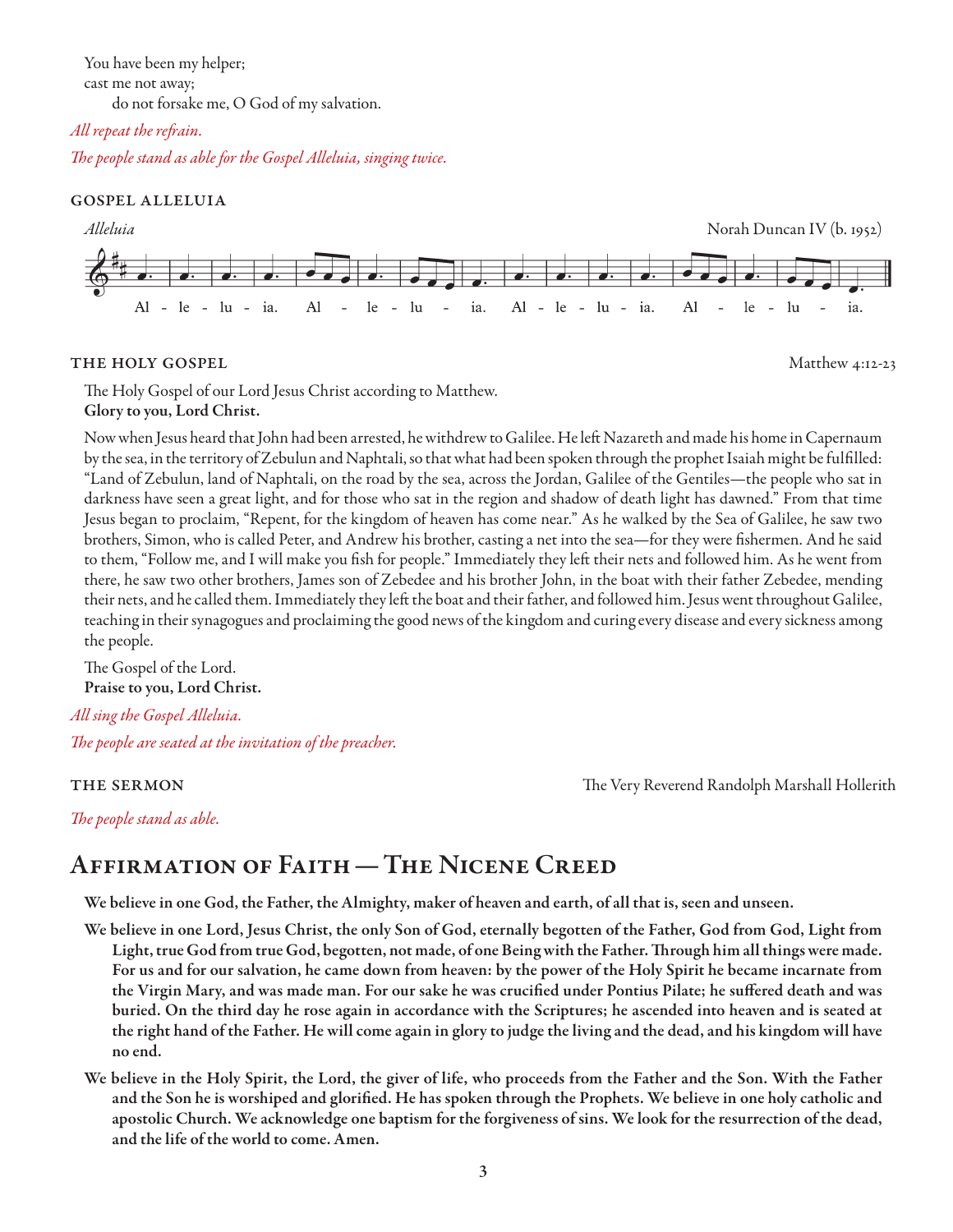## PRAYERS FOR THE CHURCH AND THE WORLD

*After each petition,*

God of life and light: Hear us, we pray.

*The presider prays the concluding collect, and the people respond,* Amen.

THE PEACE The peace of Christ be always with you. And also with you. *The people greet one another with a sign of God's peace and are then seated.*

## The Holy Communion

### the offering

*An offering is received to support the Cathedral's ministry of sharing God's love with the world. All are invited to make a gift to help keep the Cathedral strong—either as the plate is passed or texting the dollar amount you wish to give to (202) 856-9005. The altar is prepared for Holy Communion.* 

### offertory music

*Hold up the light* Donnie Harper

Hold up the light. Hold up the light. Hold up the light, all ye heaven bound soldiers. Hold up the light. Hold up the light. Let your light shine 'round the world. The world is so full of darkness, we have to be a light. Just like a flame burning bright, lighting the night. The world is so full of darkness, so we have to take a stand. If your brother slips down and falls, just give him a helping hand. Hold up the light. Hold up the light. Hold up the light, all ye heaven bound soldiers. Hold up the light. Hold up the light. Let your light shine 'round the world.

*The people stand as able at the introduction to the hymn.* 

#### hymn

*I come with joy to meet my Lord Sung by all. Land of Rest* 

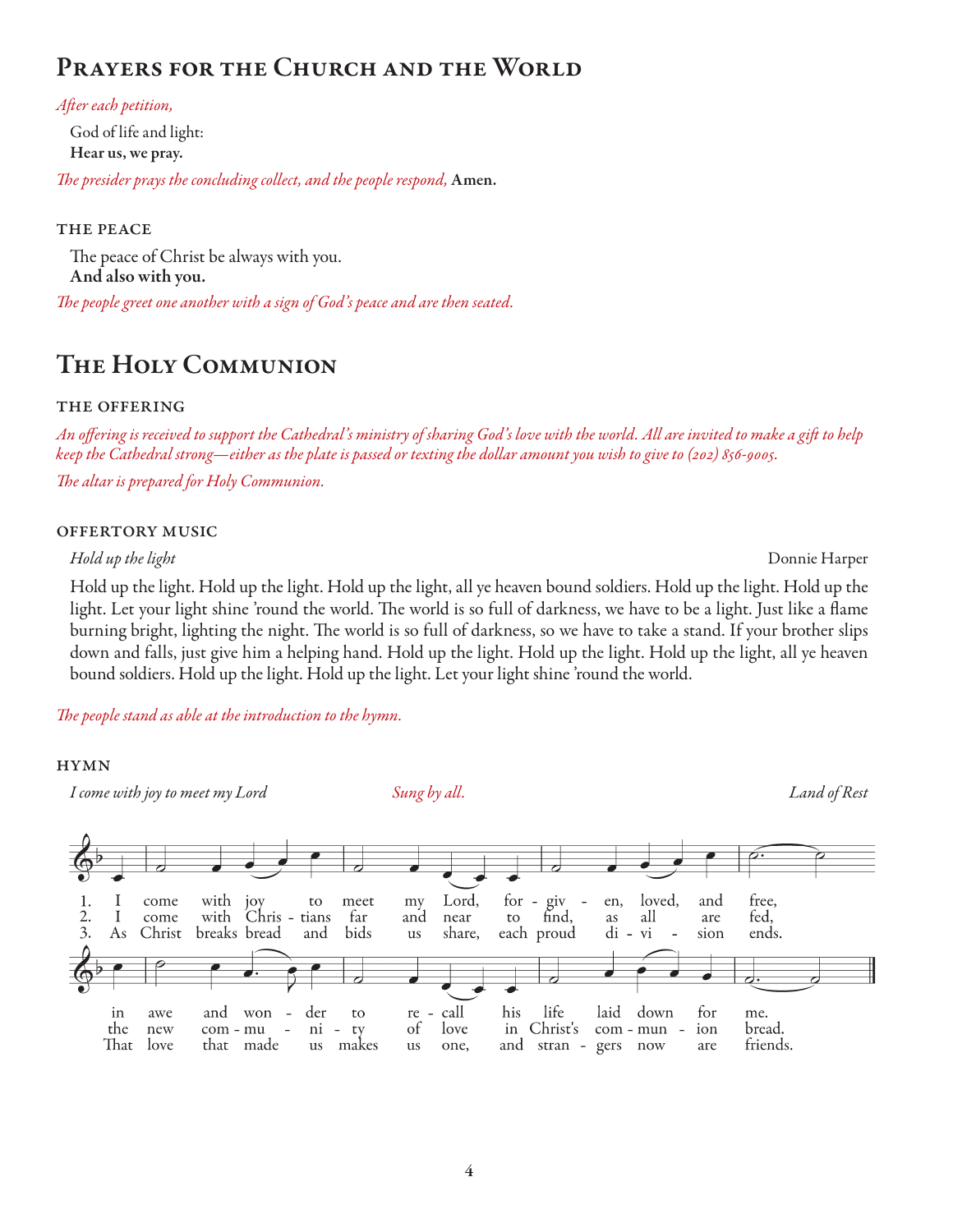#### the great thanksgiving

The Lord be with you. And also with you.

Lift up your hearts. We lift them to the Lord.

Let us give thanks to the Lord our God. It is right to give God thanks and praise.

God of blessing, we thank you always for making us in your image to serve the peace of all creation. You shared your name with our mothers and fathers: Sarah and Abraham, who left their home and became a blessing to all nations; Moses and Miriam, who went through sea and wilderness to the place of revelation; Deborah and Samson, who gave hope and justice to a people ruled by fear; Ruth and Jonah, who went to foreign soil and found a God who loves the stranger.

From our ancestors in faith came Jesus, the son of promise, to fulfill the law, embody your love, and draw all people to himself. He accepted death to break its fearful hold; he was raised to life to share it in abundance; he comes again to break the bread and pour the wine of hope.

Therefore, with all people whose story you have shaped, with women and men of faith in every part of the world, we glory in your generous love and sing in praise of you:



We ask that your Holy Spirit will fall upon us and upon these gifts, that these fragile, earthly things may be to us the body and blood of our lord and brother, Jesus Christ; who, on the night that he was betrayed, gathered with his faltering friends for a meal that tasted of freedom.

Calling them to his table, Jesus took bread, gave thanks, broke it and said: "This is my body, which is given for you. Do this to remember me."

In the same way after supper, Jesus took the cup, saying: "This cup is the new covenant in my blood. Do this, whenever you drink it, to remember me."

As on that night, so here and now Jesus offers himself in touch and taste beyond what words can hold.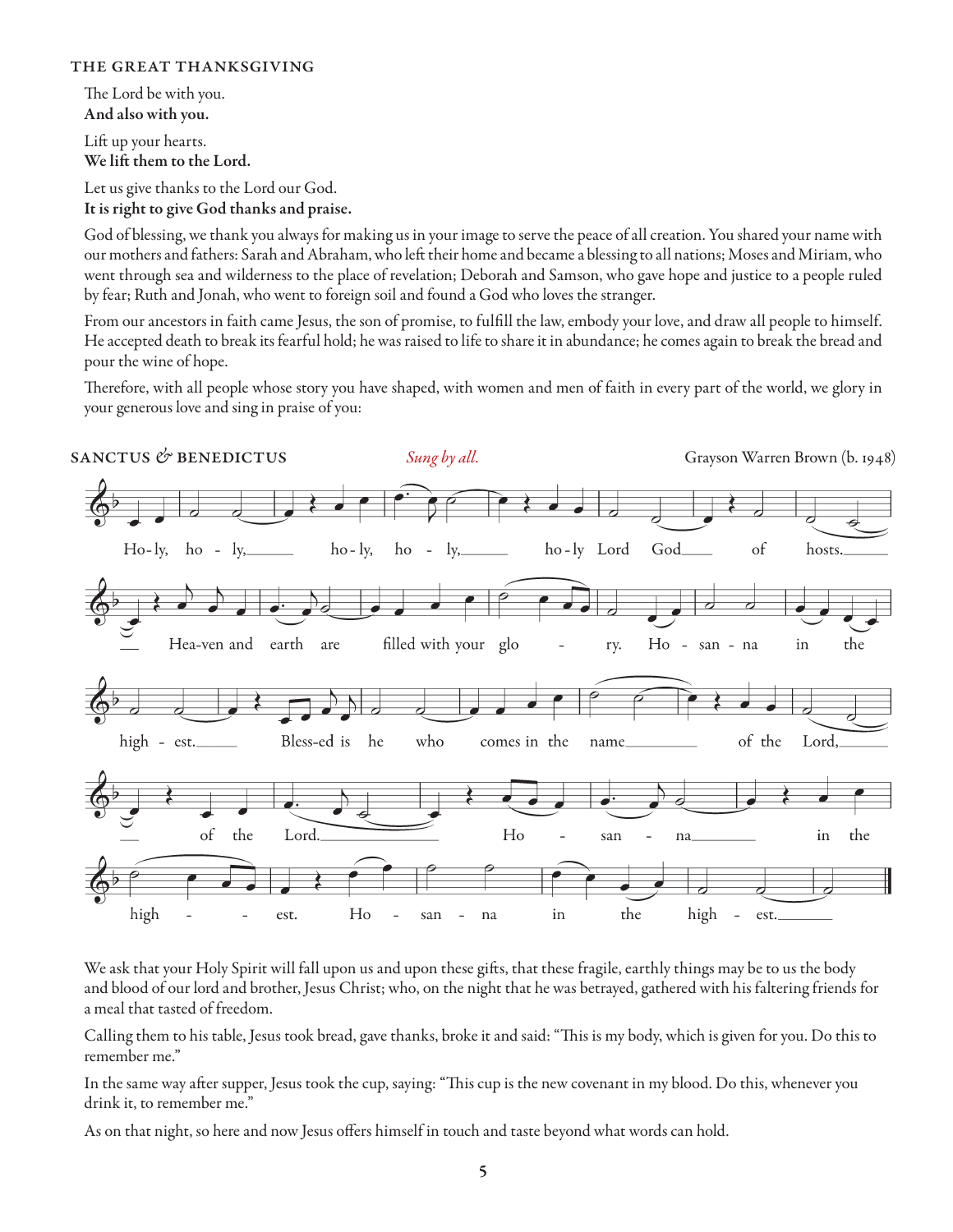Great is the mystery of faith Christ has died. Christ is risen. Christ will come again.

Therefore we come in memory and hope, responding to your call and the promise that echoes from the dawn of all time. May mind and heart be held by your self-giving love as we stand before the cross, approach the empty tomb, and praise the one whose name is lifted high above all earthly power.

Receive our broken offering through his all-powerful grace, and bind us in communion with all who share your gifts; through Jesus Christ, in whom all ages and all the worlds are drawn into the ceaseless love of Father, Son, and Holy Spirit. AMEN.

#### the lord's prayer

Notre Père…, Padre nuestro…, Vater unser…,

Our Father, who art in heaven, hallowed be thy Name, thy kingdom come, thy will be done, on earth as it is in heaven. Give us this day our daily bread. And forgive us our trespasses, as we forgive those who trespass against us. And lead us not into temptation, but deliver us from evil. For thine is the kingdom, and the power, and the glory, for ever and ever. Amen.

## The Breaking of the Bread & Fraction Anthem

#### *The presider breaks the bread in silence.*

#### fraction anthem



#### invitation to holy communion

#### *The people are seated.*

*All who seek God and a deeper life in Christ are welcome to receive Holy Communion. Please receive the bread in open and outstretched hands and sip the wine from the chalice, guiding it gently to your lips; or you may dip the wafer into the wine. Gluten-free wafers are available; please make your need known to the minister. Respond to receiving Communion by saying "Amen." If you prefer to receive a blessing instead, please indicate your choice by crossing your hands across your chest.* 

*Those who wish to have Holy Communion brought to them at their seat should notify an usher. During the administration of Holy Communion, the laying on of hands and prayers for healing are offered in War Memorial Chapel.*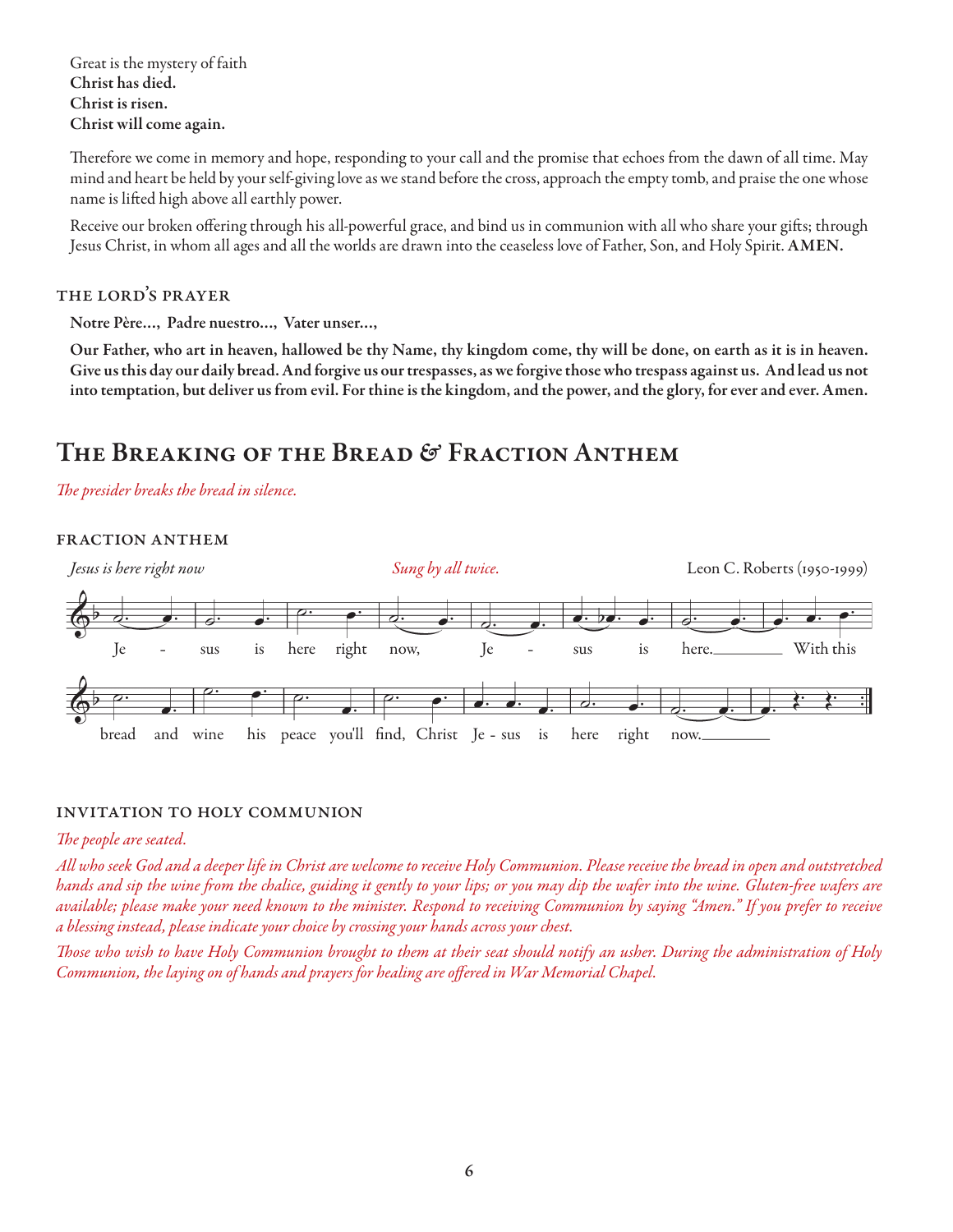#### communion anthem

I love the Lord; he heard my cry and pitied every groan. Long as I live, and troubles rise, I'll hasten to his throne. I'll hasten to his throne.

#### communion hymn



### *The people stand as able.*

#### sending forth eucharistic visitors *(when scheduled)*

In the name of God and this Cathedral Church, we send you forth bearing these holy gifts, that those to whom you go may share with us in the communion of Christ's Body and Blood.

We who are many are one body, because we all share one bread, one cup.

#### prayer of thanksgiving

Loving God, we give you thanks for restoring us in your image and nourishing us with spiritual food in the Sacrament of Christ's Body and Blood. Now send us forth a people, forgiven, healed, renewed; that we may proclaim your love to the world and continue in the risen life of Christ our Savior. Amen.

### prayer for birthdays and anniversaries

*All who are celebrating birthdays or anniversaries are asked to approach the clergy closest to their seat, either at the rood screen or altar.*

We pray for those celebrating a birthday or an anniversary. Let us pray together.

O God, our times are in your hand: Look with favor, we pray, on your servants as they begin another year. Grant that they may grow in wisdom and grace, and strengthen their trust in your goodness all the days of their lives; through Jesus Christ our Lord. Amen.

#### the blessing

*The presider blesses the people, and the people respond,* Amen.